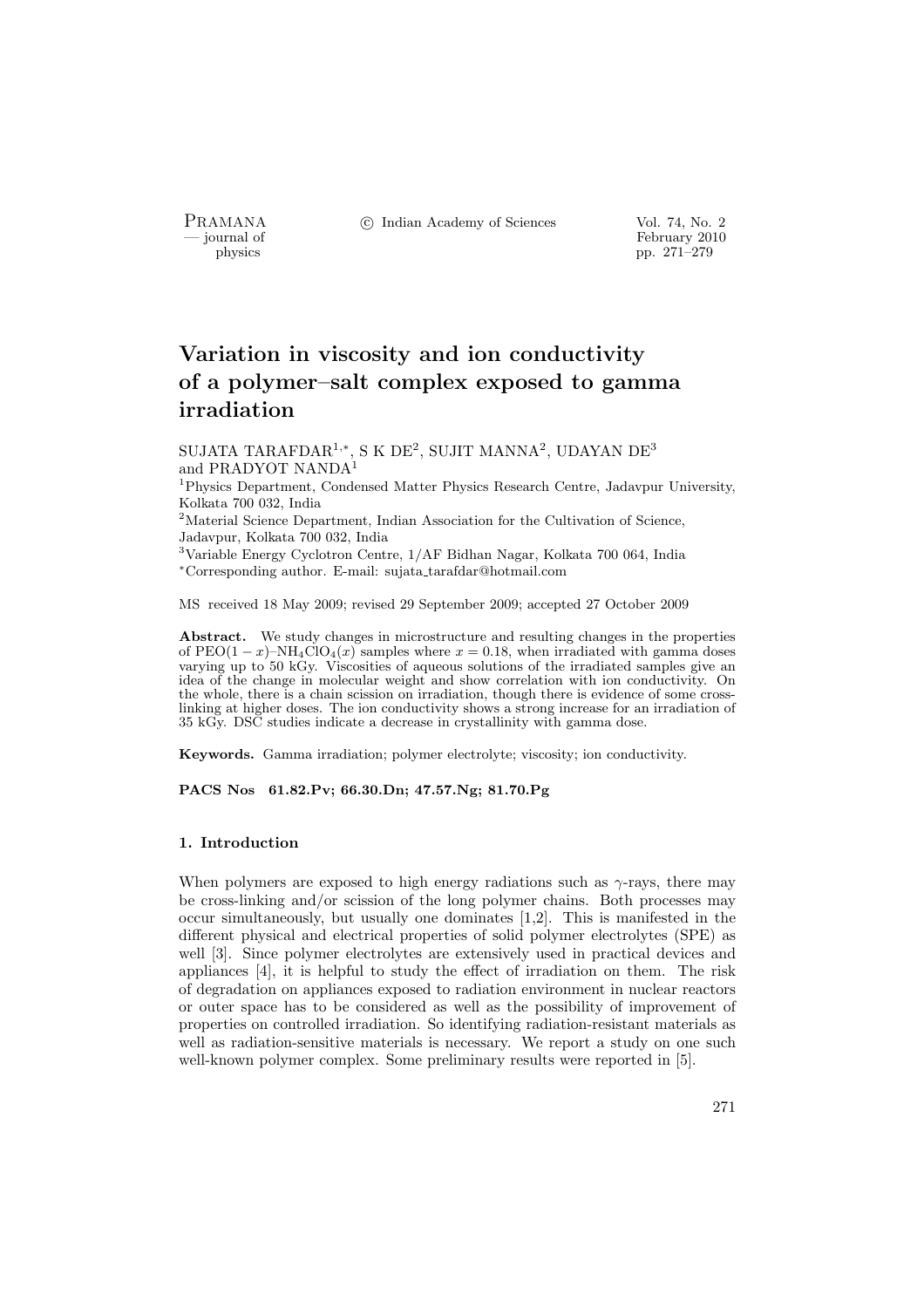#### Sujata Tarafdar et al

Polyethylene oxide complexed with  $x$  fraction by weight of ammonium perchlorate, PEO(1-x)–NH<sub>4</sub>ClO<sub>4</sub>(x), is a well studied SPE [6–8]. We have irradiated the SPE films with gamma doses from 10 to 50 kGy. The changes produced on irradiation are studied using DSC, FTIR, viscosity in aqueous solution and impedance spectroscopy (IS). The change in average molecular weight produces a variation in viscosity of the aqueous solution [9]. The change in crystallinity shows up in DSC measurements. We try to correlate these results with the observed change in ion conductivity measured by impedance spectroscopy.

We also try to infer details about microstructure from the plots of conductivity vs. frequency in a double logarithmic scale. A power law is obtained at high frequencies, the exponent of which gives information about spatial and temporal disorders in the microstructure.

#### 2. Experimental

# 2.1 Sample preparation

Polyethylene oxide from B.D.H., England (Mol Wt.  $= 6.105$ ), methanol (99.9%) pure) and ammonium perchlorate (Fluka, 99.5%) are used for sample preparation. The polymer films are prepared by the solution casting technique, with methanol as the solvent. Fraction x by weight of  $NH_4ClO_4$  and  $(1-x)$  fraction of PEO were dissolved in methanol. The suspension was stirred for 14–16 h at room temperature  $(33°C)$ . Films were cast on a petri dish, dried in air for 4–5 days and then vacuum dried for 3–4 days. Thickness of the film was about 250  $\mu$ m. We thus prepared films of total mass 2 g and composition:  $PEO(1-x)$ –NH<sub>4</sub>ClO<sub>4</sub>(x), where  $x = 0.18$ .

#### 2.2 Gamma irradiation

The samples were irradiated in a conventional gamma chamber, which uses a  ${}^{60}Co$ source with a dose rate of 60 Gy/min or 6 krad/min. Samples were exposed to doses 10, 12, 15, 17, 20, 25, 30, 35, 40, 45 and 50 kGy. DSC has been done on all these samples, as well as on the unirradiated sample. Other measurements have been done on some of the samples.

# 2.3 FTIR

Fourier transform infrared spectroscopy (FTIR) was done on the pristine and irradiated samples on Shimodzu FTIR8400S, at the Physics Department, Jadavpur University, India.

#### 2.4 Viscosity measurement

The unirradiated sample and samples irradiated with doses 10, 25, 35 and 45 kGy, were dissolved in distilled water to produce solutions of 7.65  $g/l$  concentration.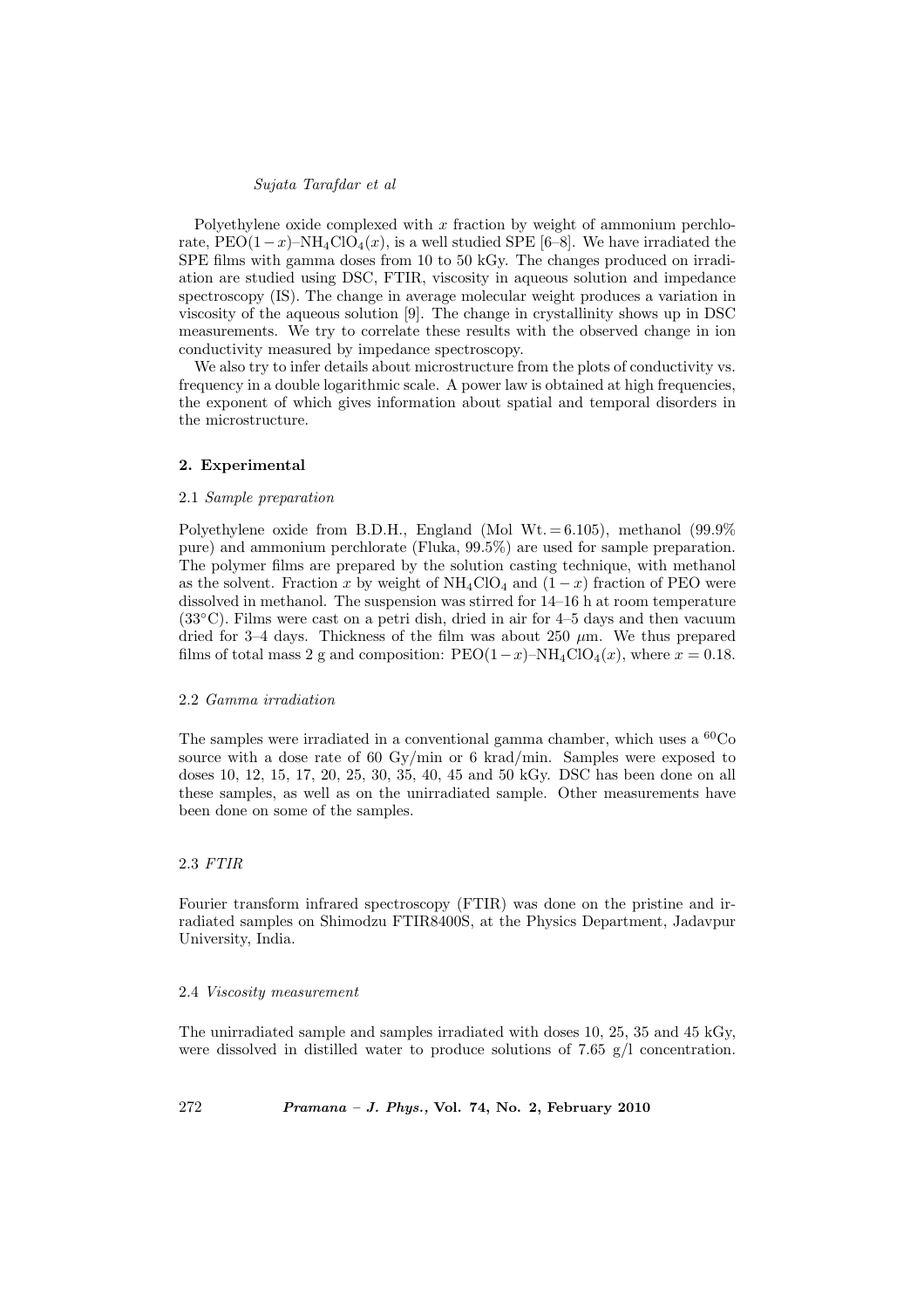#### Polymer–salt complex exposed to gamma irradiation

Relative viscosity was measured by Ostwald viscometer at the Centre for Surface Sciences, Jadavpur University, India at room temperature (33◦C).

# 2.5 Impedance spectroscopy

Impedance spectroscopy (IS) was done on an Agilent 4192A impedance analyzer, in the frequency range 5 Hz to 13 MHz. IS has been done on samples irradiated with 0, 10, 20, 30, 35 and 40 kGy gamma dose, at temperatures  $20-50\degree\text{C}$  in air. Measurements were done in the cooling cycle. Heating cycle results are unreliable showing irregular variation. This is probably because surface irregularities prevent good contact between the sample and electrode. On heating to about 40–50◦C the samples soften ensuring proper contact. Irradiation makes the samples brittle and they have to be handled carefully.

#### 2.6 DSC

Differential scanning calorimetry (DSC) has been done on the unirradiated and irradiated samples using Pyris Diamond (Perkin Elmer) set-up for TG/DTA, at the Metallurgy Department, Jadavpur University, India. Heating was done at the rate of 10◦C/min under nitrogen atmosphere.

# 3. Results

Viscosity and ion conductivity show correlated bahaviour, one being high when the other is low. Though the viscosity is measured for a dilute aqueous solution, it is seen that the change produced by irradiating the solid polymer electrolyte is retained in solution. DSC results are also consistent with these findings. We present the results below and discuss the implications.

#### 3.1 FTIR

Figure 1 shows the results of infrared absorption frequencies for doses 0, 10, 35 and 50 kGy. Thicknesses are nearly equal and salt concentration is 18% for all the samples studied, and so intensities of the peaks in the graphs can be directly compared. There are evident changes with gamma irradiation. The most prominent change is in the peak at  $1150 \text{ cm}^{-1}$  (marked by an arrow), which has been attributed to C–C bond stretching and C–O–C asymmetric stretching [6]. This peak has an intensity of about 1.3 (in arbitrary units) in the unirradiated sample, it falls to about 1.1 at 10 and 35 kGy, rises again to 1.2 at a dose of 50 kGy. This can most obviously be correlated to main chain scission for low doses, where such bonds decrease in number. The subsequent increase at higher dose indicates cross-linking. So results from DSC, viscosity and FTIR are in agreement.

*Pramana – J. Phys.*, Vol. 74, No. 2, February 2010 273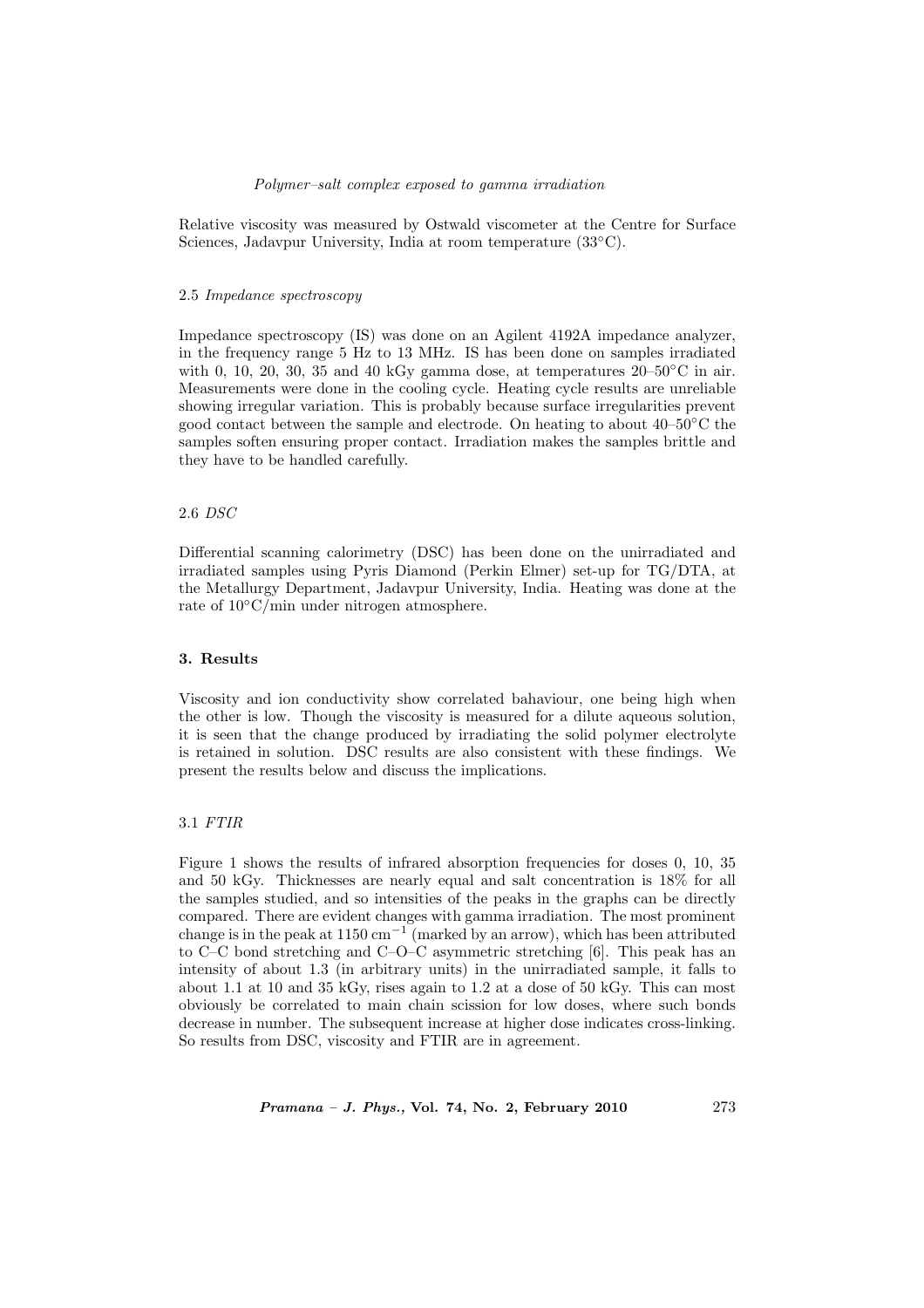Sujata Tarafdar et al



Figure 1. FTIR spectra for gamma doses of 0, 10, 35 and 50 kGy are shown. Intensity of the peak at 1150 cm<sup>-1</sup>, marked by the arrow, is identified as C–C or C–O–C asymmetric stretching. It shows a decrease with irradiation up to 35 kGy, followed by an increase at 50 kGy.

#### 3.2 Viscosity in solution

A simple way to probe the change in average molecular weight produced by irradiation, is to measure the viscosity of a solution in a suitable solvent [1]. It must be kept in mind however, that the viscosity is not simply proportional to the arithmetic mean of the molecular weights of all macromolecules. Higher molecular weight chains contribute more to the viscosity. So a properly weighted mean is required [1]. Nevertheless, the viscosity of solutions of similar concentration in the same solvent for samples irradiated with different doses, does give an idea of whether the molecular weight is increasing or decreasing. Viscosity  $\eta$  measured relative to water at 33°C ( $\eta_{\text{water}} = 0.7491 \text{ cP}$ ) decreases from the unirradiated sample, reaching a minimum around the dose 25 kGy, then increases somewhat up to 45 kGy.

The variation in viscosity of the polymer–salt complexes seems to indicate that initially chain scission is the dominating process with cross-linking catching up later. Polymer solutions are non-Newtonian at higher concentration, and so measurement at different shear rates and different concentrations will probably give more information.

274 Pramana – J. Phys., Vol. 74, No. 2, February 2010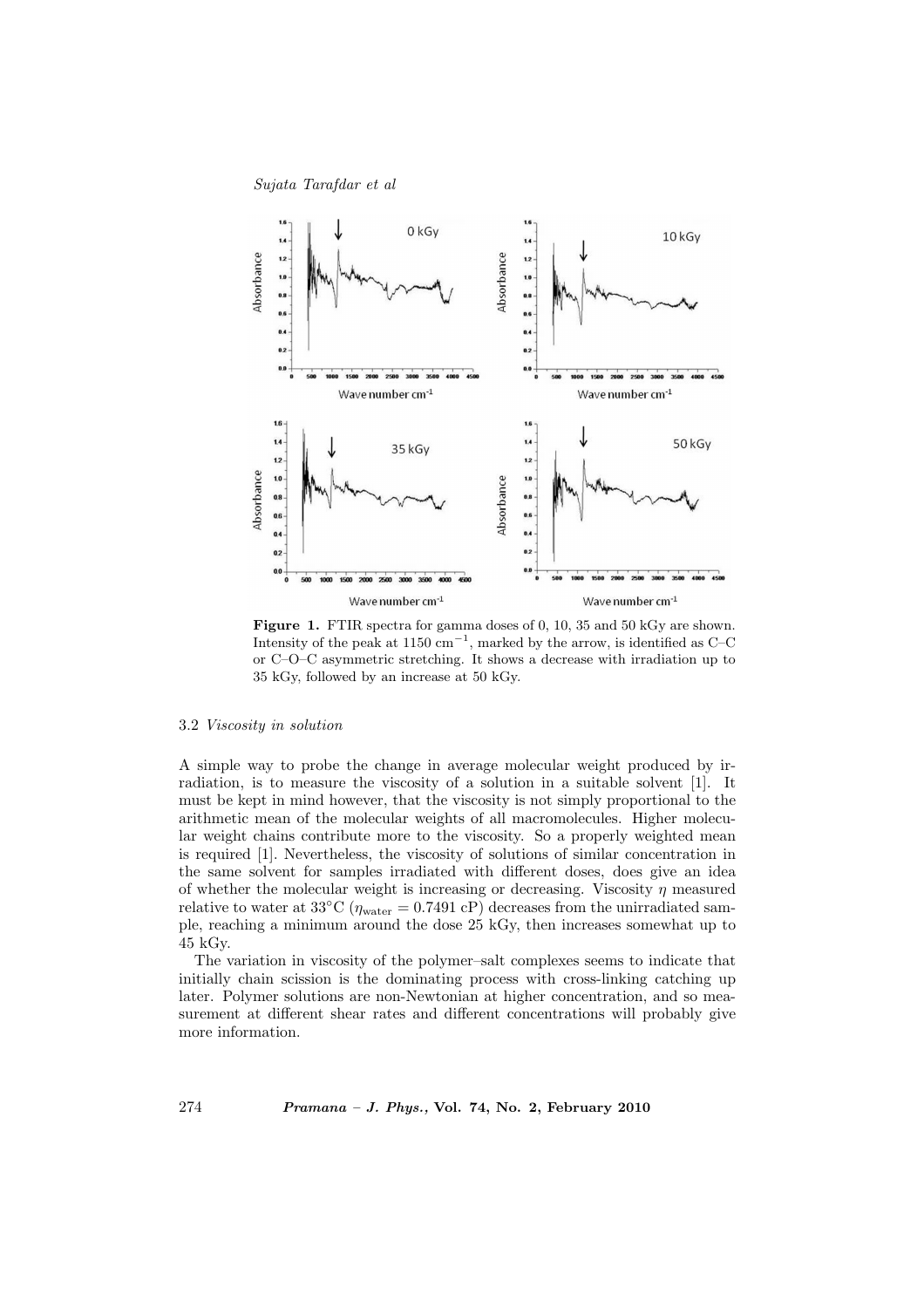Polymer–salt complex exposed to gamma irradiation



Figure 2. The relative viscosity in aqueous solution and the DC ion conductivity of the unirradiated sample and samples irradiated with 10, 25, 53 and 45 kGy gamma dose are shown. Conductivity is low, when viscosity is high.

3.3 IS results

The DC conductivity  $\sigma$  was extracted from the Cole–Cole plots. DC ion conductivity shows a non-monotonic variation like the viscosity. There is first a decrease at 10 kGy dose, followed by an increase with a maximum around 35–40 kGy. Compared to the unirradiated sample, there is an overall increase in  $\sigma$  on irradiation. Figure 2 compares the variation in ion conductivity and viscosity with gamma dose.

Frequency variation of the real part of the ion conductivity also shows that the initial doses of 10–20 kGy produces a decrease in  $\sigma$  at all frequencies, which is more than compensated by the subsequent increase in  $\sigma$  at still higher doses.

The frequency variation of the real part of  $\sigma$  is shown in figure 3 for different doses at 40◦C. The change on irradiating the sample to 10–20 kGy is quite striking. Besides the magnitude being lower, the cross-over from the dispersionless variation to a power-law variation at higher frequencies occurs at a much lower frequency marked as A, compared to the cross-over marked B for the samples irradiated at higher doses. At gamma doses higher than 20 kGy, the cross-over points are again closer to the zero dose value. The details of the frequency dependence of the AC conductivity for disordered structures such as glasses and polymers, contains information about the microstructure and/or relaxation times of the sample [10–12]. The frequency range where the conductivity remains more or less constant, indicates that the charge carriers see an average structure, i.e. in the time corresponding to one cycle they cover distances on which the sample is homogeneous. At higher frequencies, there is usually a cross-over to a regime with a power-law

*Pramana – J. Phys.*, Vol. 74, No. 2, February 2010  $275$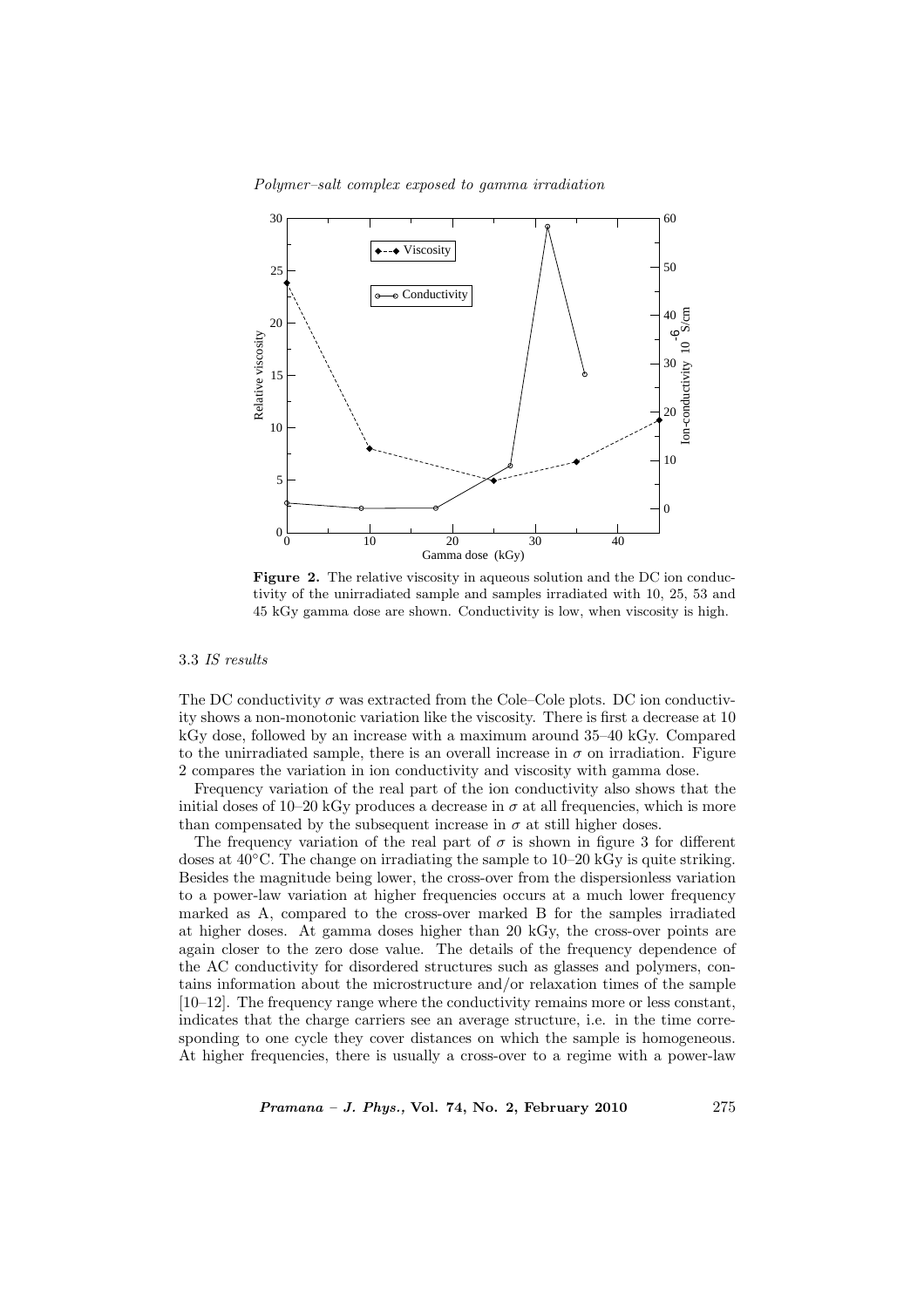Sujata Tarafdar et al



Figure 3. The real part of the AC conductivity at different frequencies shows an initial electrode-dependent regime, followed by a dispersionless DC regime. At still higher frequencies a power-law regime is observed. A and B indicate the cross-over frequencies for 20 and 30 kGy respectively.

frequency variation [13]. Here, the charge carriers remain confined in small units which may have a self-similar structure [12]. Such behaviour is attributed to a longtailed distribution of relaxation times [10]. Since fractal morphology is observed in PEO $(1-x)$ –NH<sub>4</sub>ClO<sub>4</sub> $(x)$  [14], we assume in this case, spatial self-similarity at smaller length scales. So we infer that the microstructural units in the samples irradiated to 10–20 kGy are larger than in the unirradiated or higher irradiated samples, which is manifested in cross-over at a lower frequency. More measurements covering wider frequency ranges are necessary for a complete analysis of this aspect.

### 3.4 DSC results

DSC results show a systematic variation with irradiation dose, and an interesting observation is the presence of two minima for certain doses. Positions of the minima shift with irradiation dose, indicating a change in melting points. The results are shown in figure 4. More detailed results are to be found in [15]. The unirradiated DSC curve shows two minima, the deepest is at  $71.5\degree$ C and there is a less prominent minimum at 60.5◦C. This indicates the presence of two different crystalline species with different melting points. As dose increases, the deeper trough becomes less prominent, until at 17 kGy, the two minima are almost equal in depth. On further increase in dose, the higher temperature trough almost vanishes, now the only prominent minimum is at 58.5◦C. So finally only one of the crystalline species survives the radiation, the other probably becomes amorphous.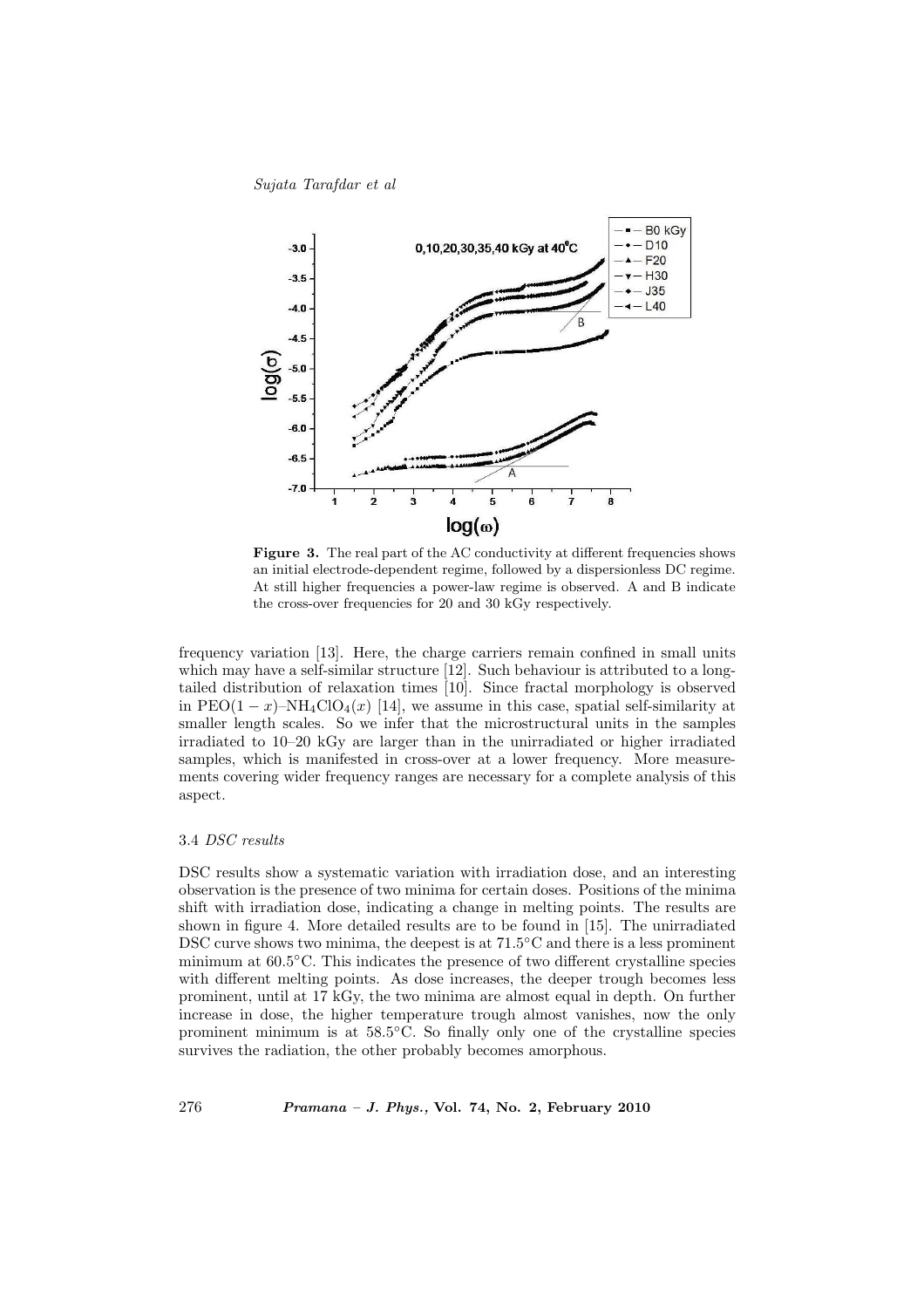Polymer–salt complex exposed to gamma irradiation



Figure 4. DSC traces for the unirradiated and gamma-irradiated samples. Only doses of 17 and 50 kGy are shown for clarity. Presence of two crystalline species with different melting point is clear. At 50 kGy irradiation, only one survives.



Figure 5. The total area enclosed by the troughs in the DSC traces decreases with gamma dose. The results follow an exponential curve quite well, as shown in the figure.

The area from baseline within the DSC curve has been calculated for all doses. A graph of the total area against radiation dose is shown in figure 5. As dose increases the area decreases monotonically, indicating a decrease in total crystallinity. The effect of gamma irradiation is found to be different from earlier results of ion beam irradiation on similar samples [16].

The overall observation is that the area within the dip in the absorbed heat vs. temperature curve, progressively decreases with increasing gamma dose. This

Pramana – J. Phys., Vol. 74, No. 2, February 2010 277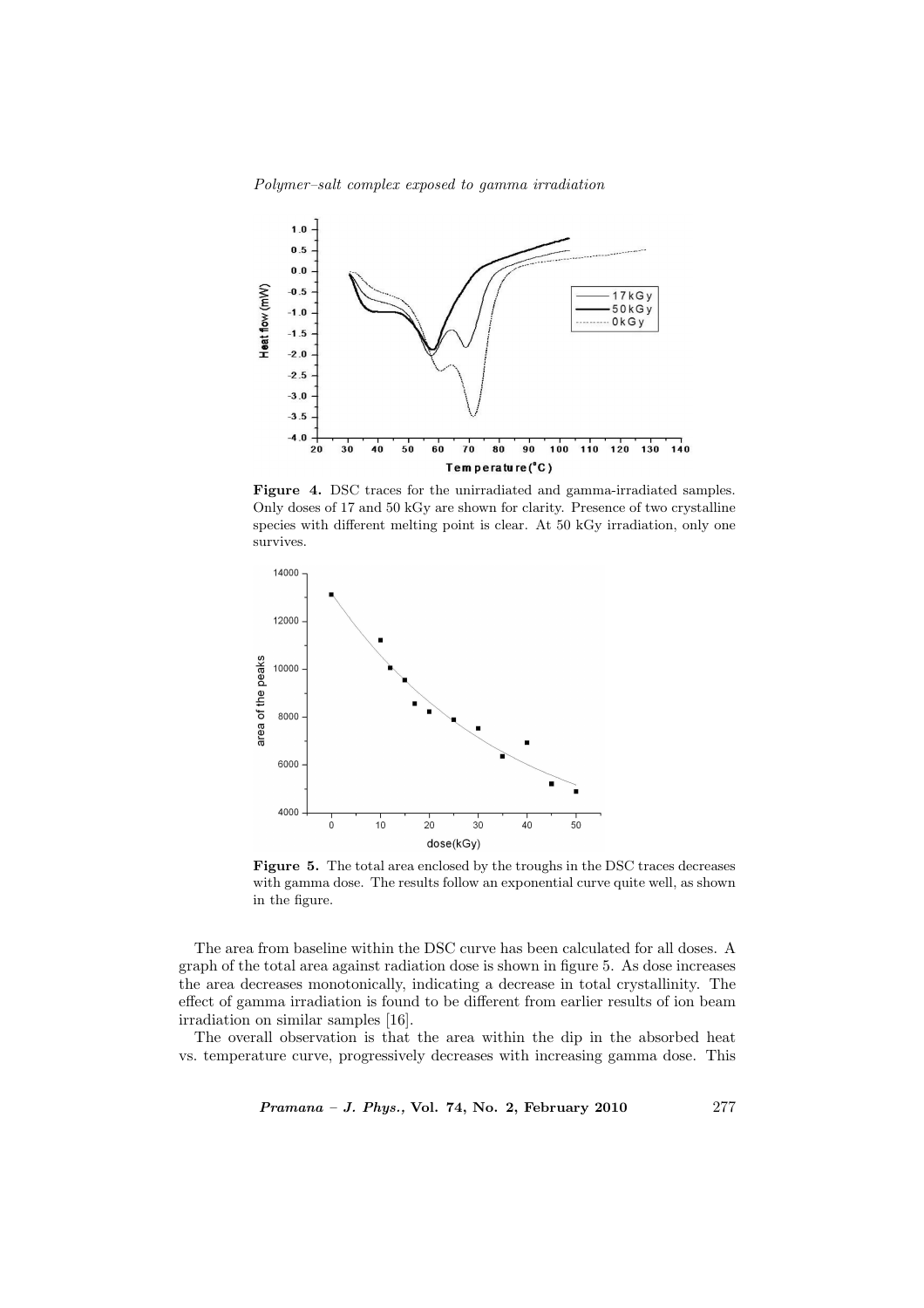#### Sujata Tarafdar et al

indicates a reduction in the total crystallinity [15]. Decrease in area of the DSC curve with temperature is shown in figure 5, with an exponential fit to the curve. Assuming that the area is proportional to the crystallinity  $\chi$ , this variation can be understood as follows. If a dose dD produces a proportional change  $d\chi$  in  $\chi$ , we may write

$$
d\chi = -c\chi \, dD,\tag{1}
$$

where  $c$  is a constant. This leads to

$$
\chi = A \exp(-cD),\tag{2}
$$

A being determined by the initial crystallinity.

DSC results are consistent with viscosity results, since we normally expect scission of linear chains to lead to lower crystallinity [17].

## 4. Discussion and conclusions

A large number of reports on irradiation effects in polymers and particularly solid polymer electrolytes have appeared  $[3,18-21]$ . Ferloni *et al* [19] have irradiated aqueous solutions of  $PEO_{20}$ –LiClO<sub>4</sub>. They found an improvement in ion conductivity without deterioration in mechanical strength, which occurs on irradiating dry samples [19]. Plasticizers and modifiers are added for further improvement [22]. Singh *et al* [17] found a large enhancement in  $\sigma$  on electron beam irradiation of low molecular weight  $PEG(x)$ –LiClO<sub>4</sub>, which they attributed to chain scission and reduction in crystallinity. Song et al [18] considered cross-linking to be responsible for large enhancement in  $\sigma$  for PEG(x)–LiClO<sub>4</sub>. So there are issues not yet resolved.

Earlier work on irradiation of the same polymer electrolyte,  $PEO-NH_4ClO_4$  with  $x = 12\%$ , did not show significant improvement in conduction properties [8]. However at that salt concentration  $\sigma$  is very low for the pristine sample. The present work is done on samples where  $x = 18\%$ , and  $\sigma$  is the highest for the unirradiated sample. The overall finding is that ion conduction improves with gamma irradiation dose and this is related to the decrease in crystallinity observed in DSC studies. However, the improvement is not monotonic. The variation of viscosity and conductivity with gamma dose, show an inverse correlation which is realistic. The conductivity is minimum, when the viscosity is maximum. For maximum conductivity, the viscosity is not exactly minimum, but low over the range where  $\sigma$ is high. The DSC result of more or less monotonic decrease in total crystallinity, seems not perfectly in agreement with the arguments above, but the presence of multiple minima in DSC needs a closer scrutiny and analysis. Detailed study of the dynamic IS results promises to throw more light on changes in microstructure by irradiation.

#### Acknowledgement

The authors thank D Das and Sandeep Chaudhuri (UGC-DAE) for irradiating the samples. They are grateful to Prof. S P Moulik for encouraging discussions and

278 Pramana – J. Phys., Vol. 74, No. 2, February 2010